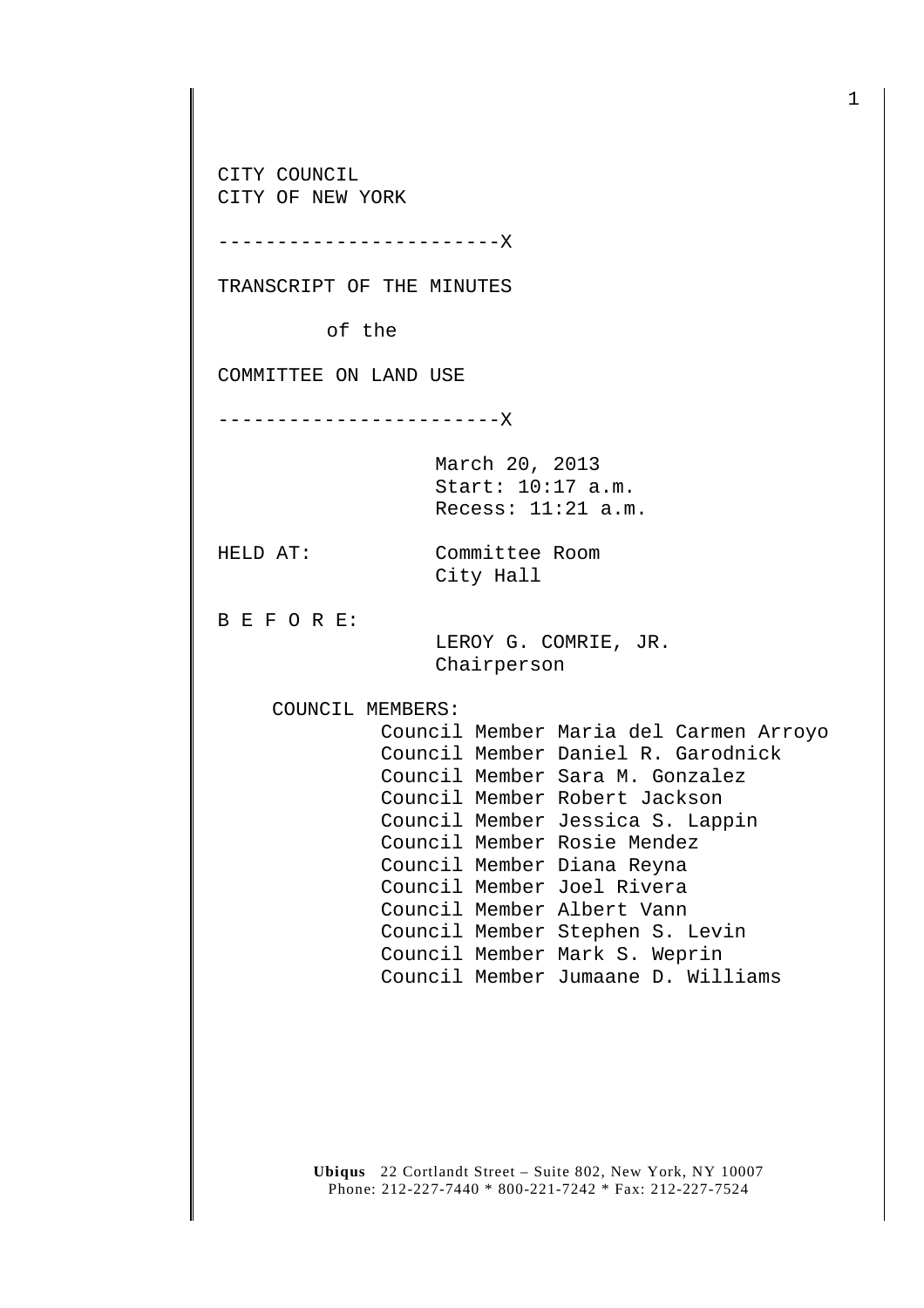## A P P E A R A N C E S

COUNCIL MEMBERS:

| Council Member Daniel J. Halloran, III |
|----------------------------------------|
| Council Member Vincent M. Ignizio      |
| Council Member Peter A. Koo            |
| Council Member Ruben Wills             |
| Council Member Margaret Chin           |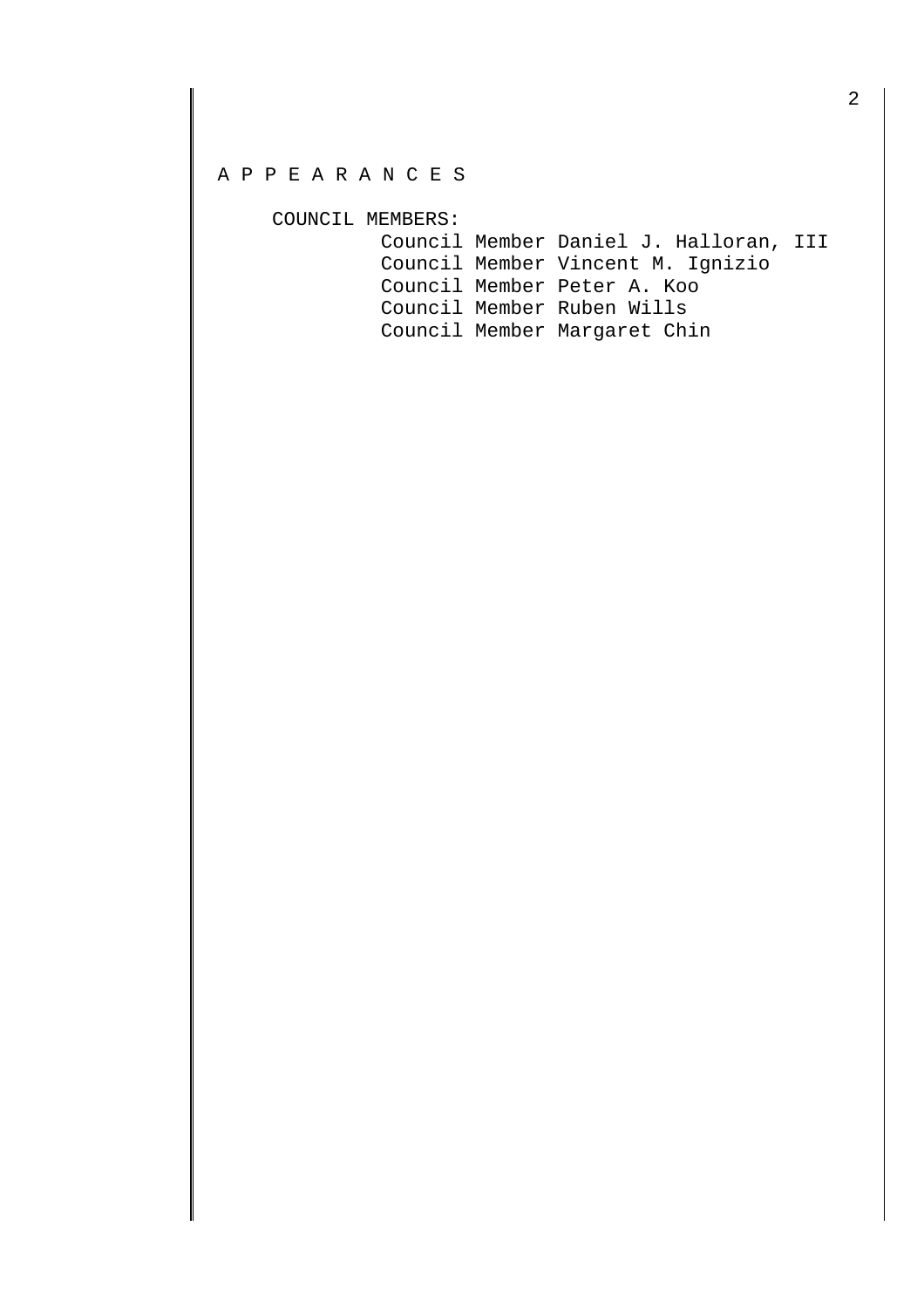A P P E A R A N C E S (CONTINUED)

Lee Martin Committee Clerk Committee on Finance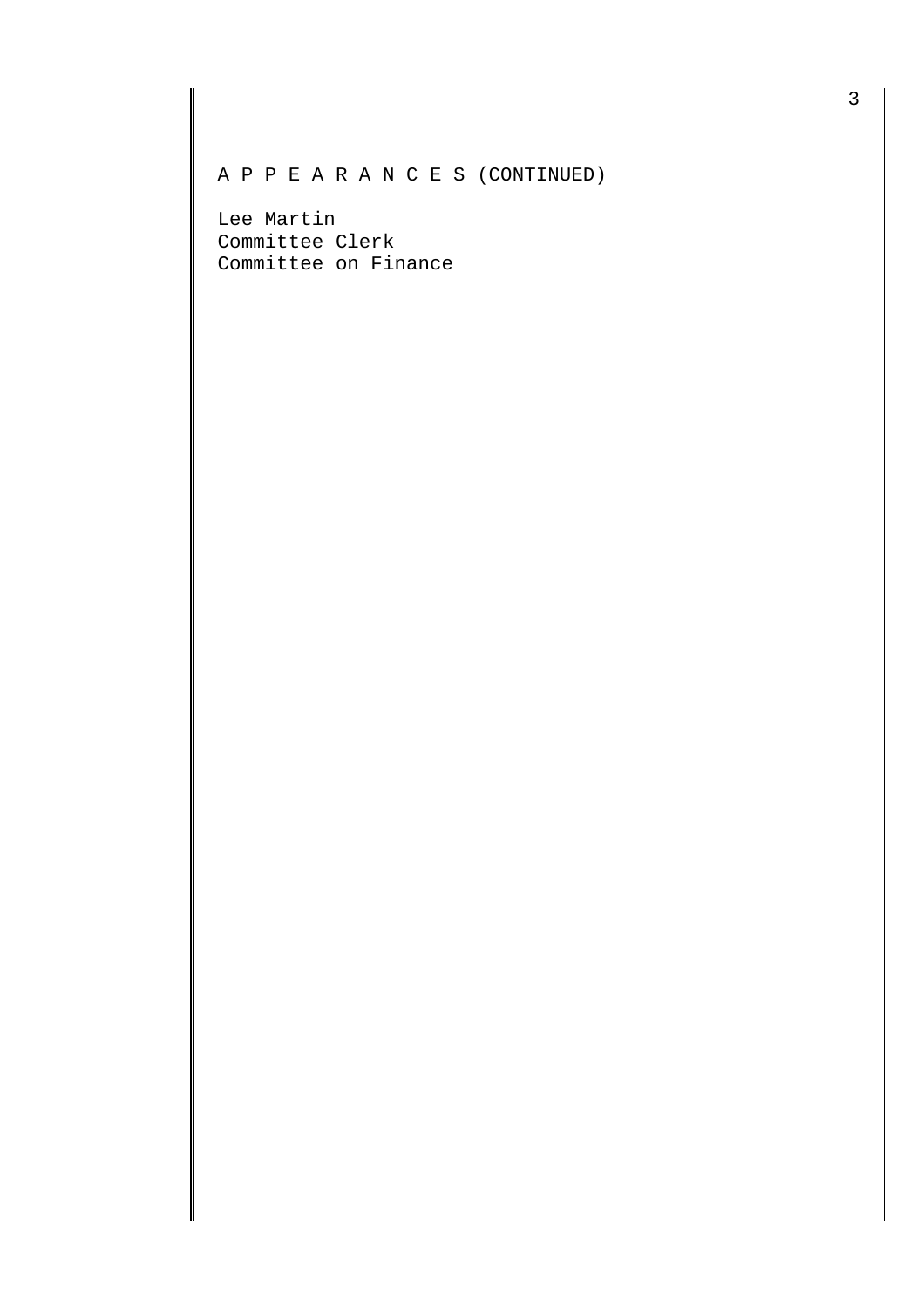| $\mathbf{1}$   | $\overline{4}$<br>COMMITTEE ON LAND USE                     |
|----------------|-------------------------------------------------------------|
| 2              | CHAIRPERSON COMRIE: Okay, good                              |
| 3              | morning. We are going to convene the Full Land              |
| $\overline{4}$ | Use Committee for Wednesday, March 20 <sup>th</sup> , 2013. |
| 5              | We're joined by Council Members Daniel Halloran,            |
| 6              | Mark Weprin, Sara Gonzalez, Jessica Lappin, Diana           |
| 7              | Reyna, Margaret Chin, Al Vann, Daniel Garodnick,            |
| 8              | Ruben Wills, Joel Rivera, Peter Koo and Vinnie              |
| $\mathsf 9$    | Ignizio. We have a quorum in the House. We are              |
| 10             | working to approve the items around the South               |
| 11             | Street Sea Port, Land Use numbers 766, 767, 768,            |
| 12             | 769, 770, 771, and 772, they're all related. Do I           |
| 13             | have to read all these item numbers? Okay. Okay.            |
| 14             | So, we read the item numbers in the Subcommittee            |
| 15             | so we won't have to read them again. Council                |
| 16             | Member Margaret Chin, would you like to make a              |
| 17             | statement on it?                                            |
| 18             | COUNCIL MEMBER CHIN: Yes. Thank                             |
| 19             | you, Chair Comrie. First I really want to thank             |
| 20             | my colleagues on this Committee and on the                  |
| 21             | Subcommittee. This is my third - - in less than a           |
| 22             | year. I know you guys, like, you again? But                 |
| 23             | there are a lot of things going on in my district.          |
| 24             | And on this one I want to really thank the Howard           |
| 25             | Hughes [phonetic] Corporation and for their                 |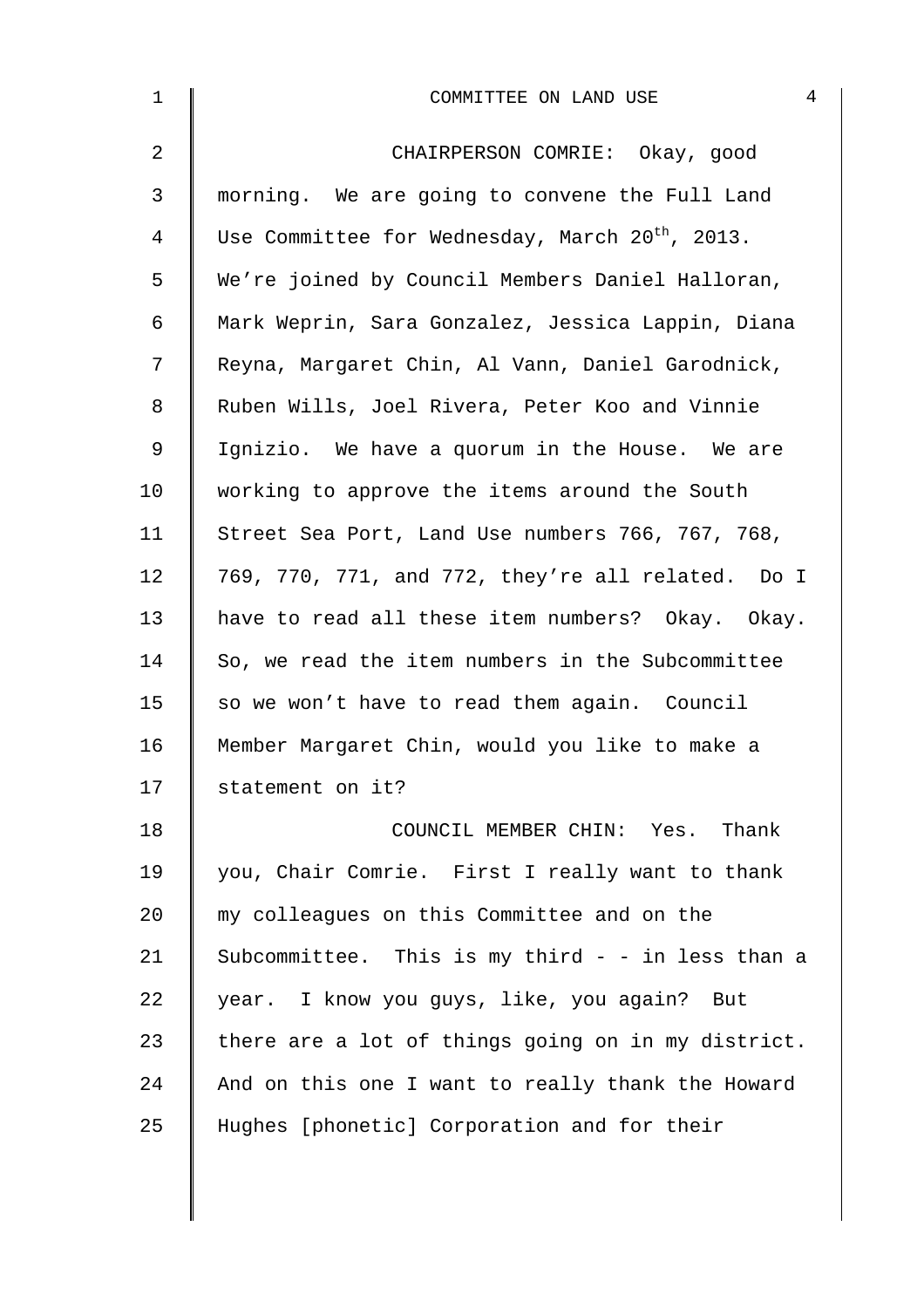| $\mathbf 1$    | COMMITTEE ON LAND USE                             | 5 |
|----------------|---------------------------------------------------|---|
| $\overline{2}$ | cooperation in working with us and also the       |   |
| 3              | Mayor's office and EDC as well as our Land Use    |   |
| $\overline{4}$ | staff and my staff. As you heard earlier in the   |   |
| 5              | Subcommittee, we have, were able to get a lot of  |   |
| 6              | the issue addressed that was raised at the        |   |
| 7              | hearing. So, the main thing is that I'm really    |   |
| 8              | happy about is that the businesses that were      |   |
| $\mathsf 9$    | devastated by Hurricane Sandy will have an        |   |
| 10             | opportunity to stay beyond the summer to recoup   |   |
| 11             | the loss and I think that is really a big win for |   |
| 12             | the community. And also they will, the ones that  |   |
| 13             | are in good standing will have an option, you     |   |
| 14             | know, to talk to Howard Hughes Corporation about  |   |
| 15             | coming back in the future. But also, I think we   |   |
| 16             | have gotten a lot more open space for the         |   |
| 17             | community, especially in the rooftop area. They   |   |
| 18             | have also agreed to allow at least four times a   |   |
| 19             | year where community groups, like the senior      |   |
| 20             | centers and PTA's can do events there for free.   |   |
| 21             | So, that is really very good for the community.   |   |
| 22             | And they also recognize the need to hire a sound  |   |
| 23             | engineer to look at sound mitigation that will    |   |
| 24             | address issue raised, not just in lower Manhattan |   |
| 25             | but also for Brooklyn residents. And also looking |   |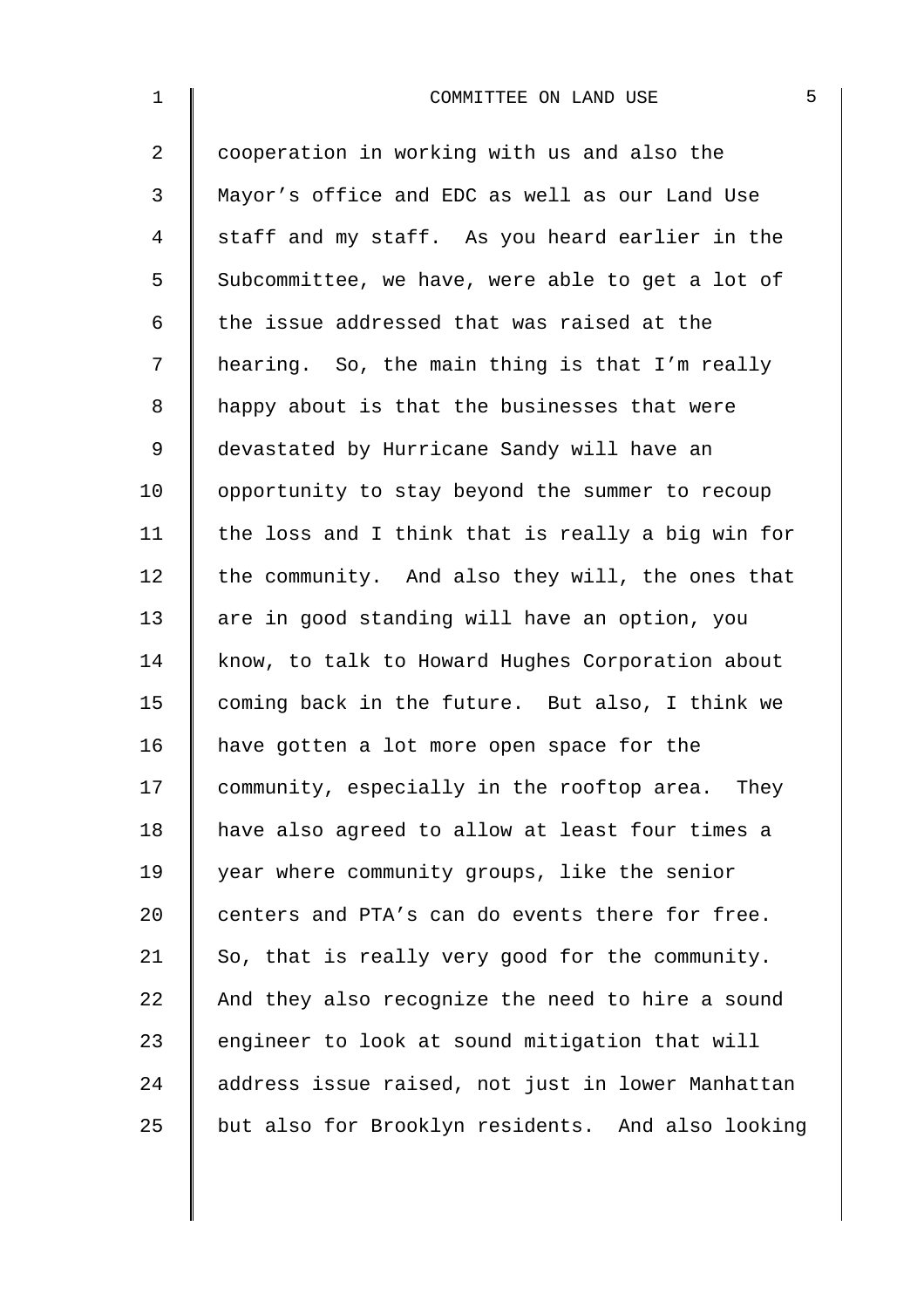| $\mathbf 1$ | 6<br>COMMITTEE ON LAND USE                       |
|-------------|--------------------------------------------------|
| 2           | at providing active maritime use on Pier 17. So, |
| 3           | a lot of these issues have been addressed and I  |
| 4           | really urge my colleague to support this and I   |
| 5           | really thank you all for your support.           |
| 6           | CHAIRPERSON COMRIE: Any other                    |
| 7           | member? Can we get Council Member Reyna back in  |
| 8           | the room for the vote? She went into the         |
| 9           | Committee Room. With that, I would ask our       |
| 10          | Members that are on the Finance Committee right  |
| 11          | after this hearing to go straight into the       |
| 12          | Committee Room. The Finance hearing is ready to  |
| 13          | go. I would recommend an aye vote on this        |
| 14          | application and congratulate Council Member Chin |
| 15          | on her hard work to ferret out a fair and        |
| 16          | equitable deal for her community. Can we have    |
| 17          | Billie Martin, the clerk, call the roll please?  |
| 18          | MR. WILLIAM MARTIN: William                      |
| 19          | Martin, Committee Clerk, roll call vote. Vote    |
| 20          | Committee on Land Use, Council Member Comrie?    |
| 21          | CHAIRPERSON COMRIE: Aye on all.                  |
| 22          | MR. MARTIN: Rivera?                              |
| 23          | COUNCIL MEMBER RIVERA: Aye.                      |
| 24          | MR. MARTIN: Reyna?                               |
| 25          | COUNCIL MEMBER REYNA: Aye on all.                |
|             |                                                  |
|             |                                                  |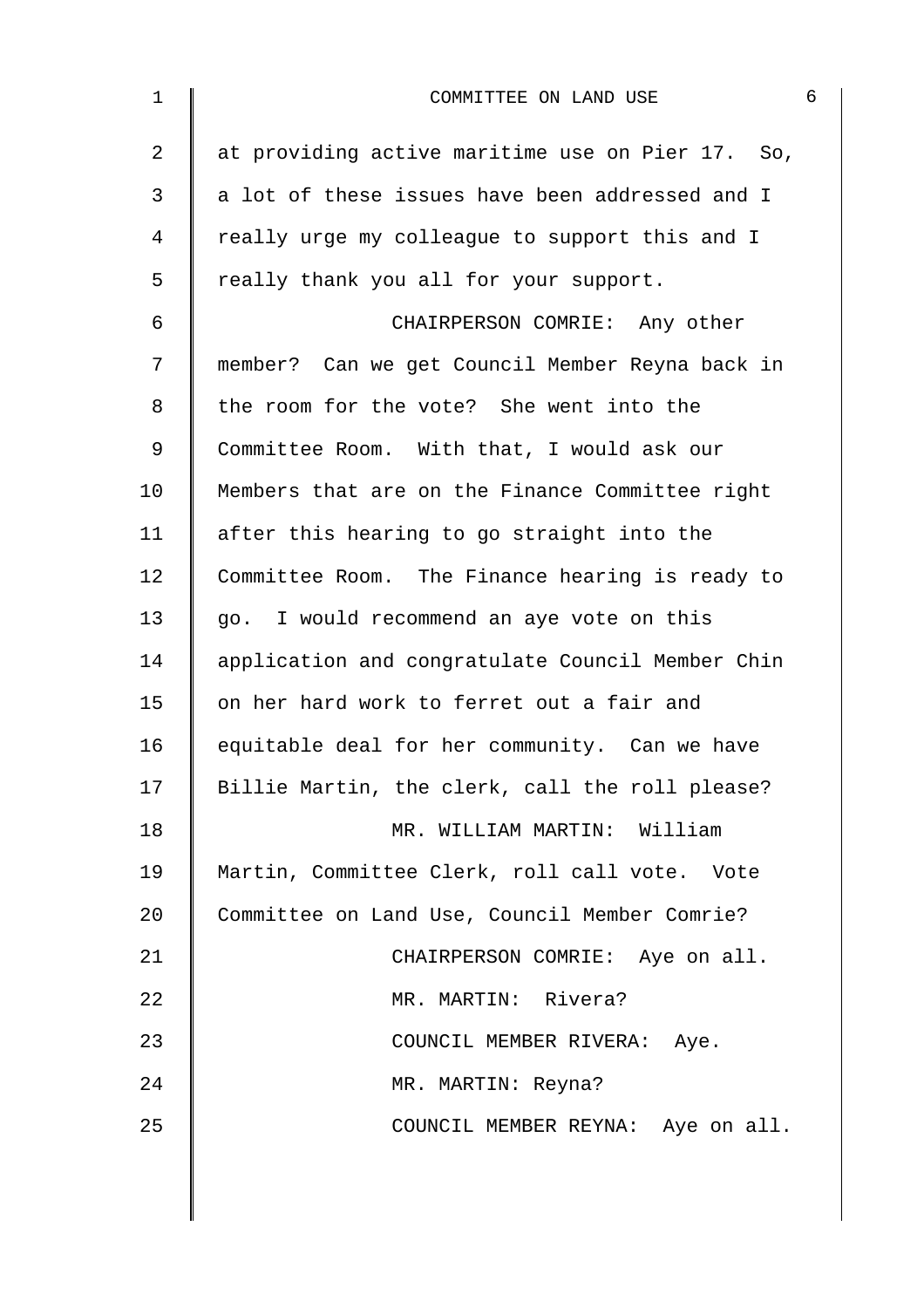| 1              | 7<br>COMMITTEE ON LAND USE                         |
|----------------|----------------------------------------------------|
| $\overline{2}$ | MR. MARTIN: Vann?                                  |
| 3              | COUNCIL MEMBER VANN: Aye.                          |
| 4              | MR. MARTIN: Gonzalez?                              |
| 5              | COUNCIL MEMBER GONZALEZ: Aye.                      |
| 6              | MR. MARTIN: Garodnick?                             |
| 7              | COUNCIL MEMBER GARODNICK: Aye.                     |
| 8              | MR. MARTIN: Lappin?                                |
| $\mathsf 9$    | COUNCIL MEMBER LAPPIN: Aye.                        |
| 10             | MR. MARTIN: Koo?                                   |
| 11             | COUNCIL MEMBER KOO: Aye on all.                    |
| 12             | MR. MARTIN: Weprin?                                |
| 13             | COUNCIL MEMBER WEPRIN: Aye.                        |
| 14             | MR. MARTIN: Wills?                                 |
| 15             | COUNCIL MEMBER WILLS: Aye on all.                  |
| 16             | MR. MARTIN: Ignizio?                               |
| 17             | COUNCIL MEMBER IGNIZIO: Aye.                       |
| 18             | MR. MARTIN: Halloran?                              |
| 19             | COUNCIL MEMBER HALLORAN: Aye.                      |
| 20             | MR. MARTIN: By a vote of 12 in the                 |
| 21             | affirmative, zero in the negative, no abstentions, |
| 22             | all items have been adopted. Members, please sign  |
| 23             | on the Committee Reports. Thank you.               |
| 24             | CHAIRPERSON COMRIE: Those members                  |
| 25             | on Finance, please go right into the Finance       |
|                |                                                    |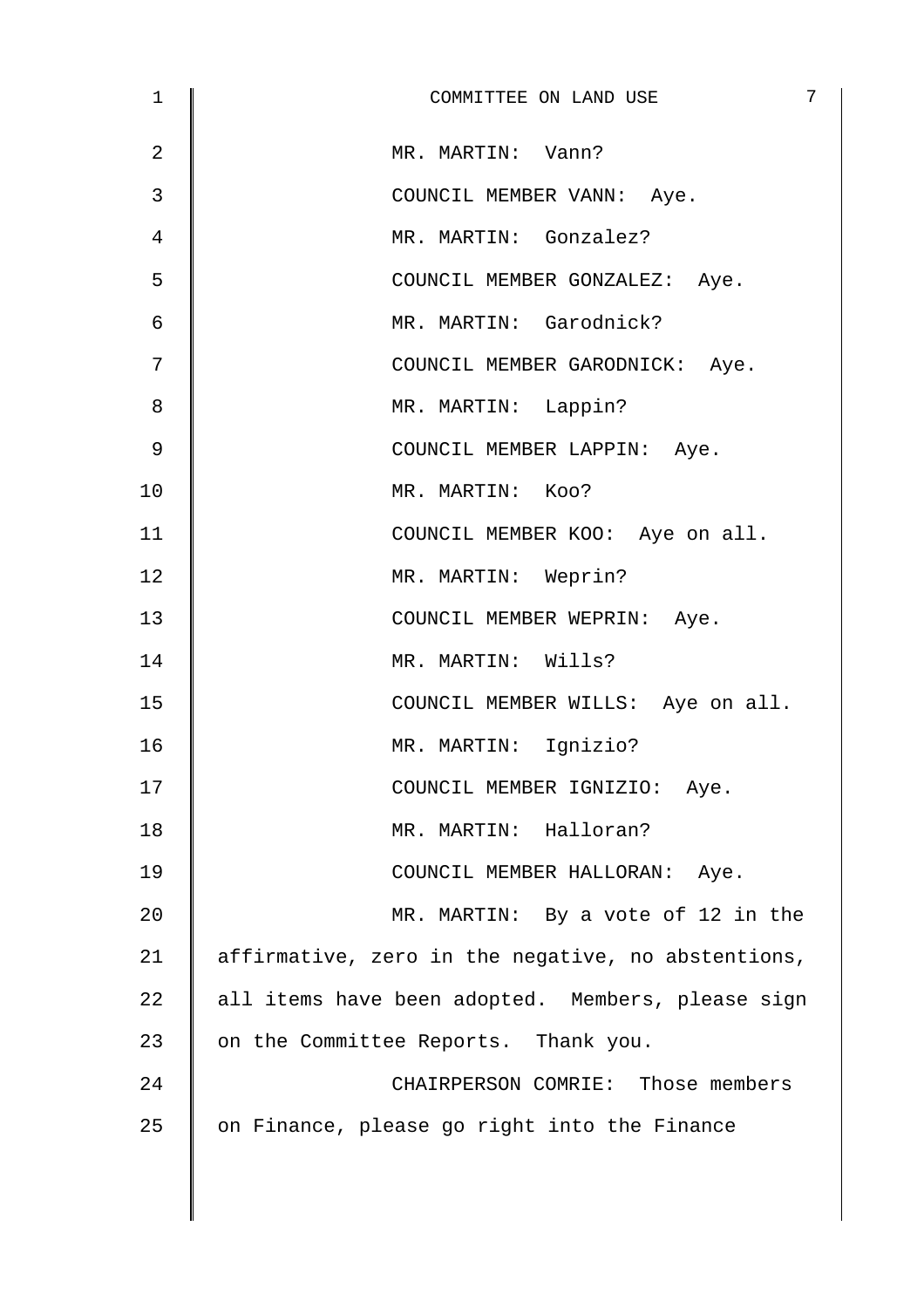| $\mathbf 1$    | 8<br>COMMITTEE ON LAND USE                         |
|----------------|----------------------------------------------------|
| $\overline{2}$ | Committee. Their hearing is ready to start.        |
| 3              | Please check your Council calendars and email for  |
| 4              | the next set of Subcommittee Hearings and Land Use |
| 5              | Committee Hearings. With that, we can adjourn the  |
| 6              | meeting but we'll leave the roll open and members  |
| 7              | are at other meetings and they're on their way     |
| 8              | here. Meeting adjourned. [off mic]                 |
| 9              | FEMALE VOICE 1: Council Member                     |
| 10             | Mendez?                                            |
| 11             | COUNCIL MEMBER MENDEZ: I vote aye                  |
| 12             | on all.                                            |
| 13             | FEMALE VOICE 1: Vote now stands 13                 |
| 14             | in the affirmative, no abstentions, no negatives,  |
| 15             | Land Use Items 766 through 772. [pause] Council    |
| 16             | Member Levin?                                      |
| 17             | COUNCIL MEMBER LEVIN: I vote aye                   |
| $18\,$         | on all.                                            |
| 19             | FEMALE VOICE 1: Vote now stands 14                 |
| 20             | in the affirmative, zero abstentions, zero         |
| 21             | negatives, Land Use items 766 through 772          |
| 22             | inclusive. [pause] Council Member Arroyo?          |
| 23             | COUNCIL MEMBER ARROYO: Aye.                        |
| 24             | FEMALE VOICE 1: Vote now stands at                 |
| 25             | 15 in the affirmative, zero negative, zero         |
|                |                                                    |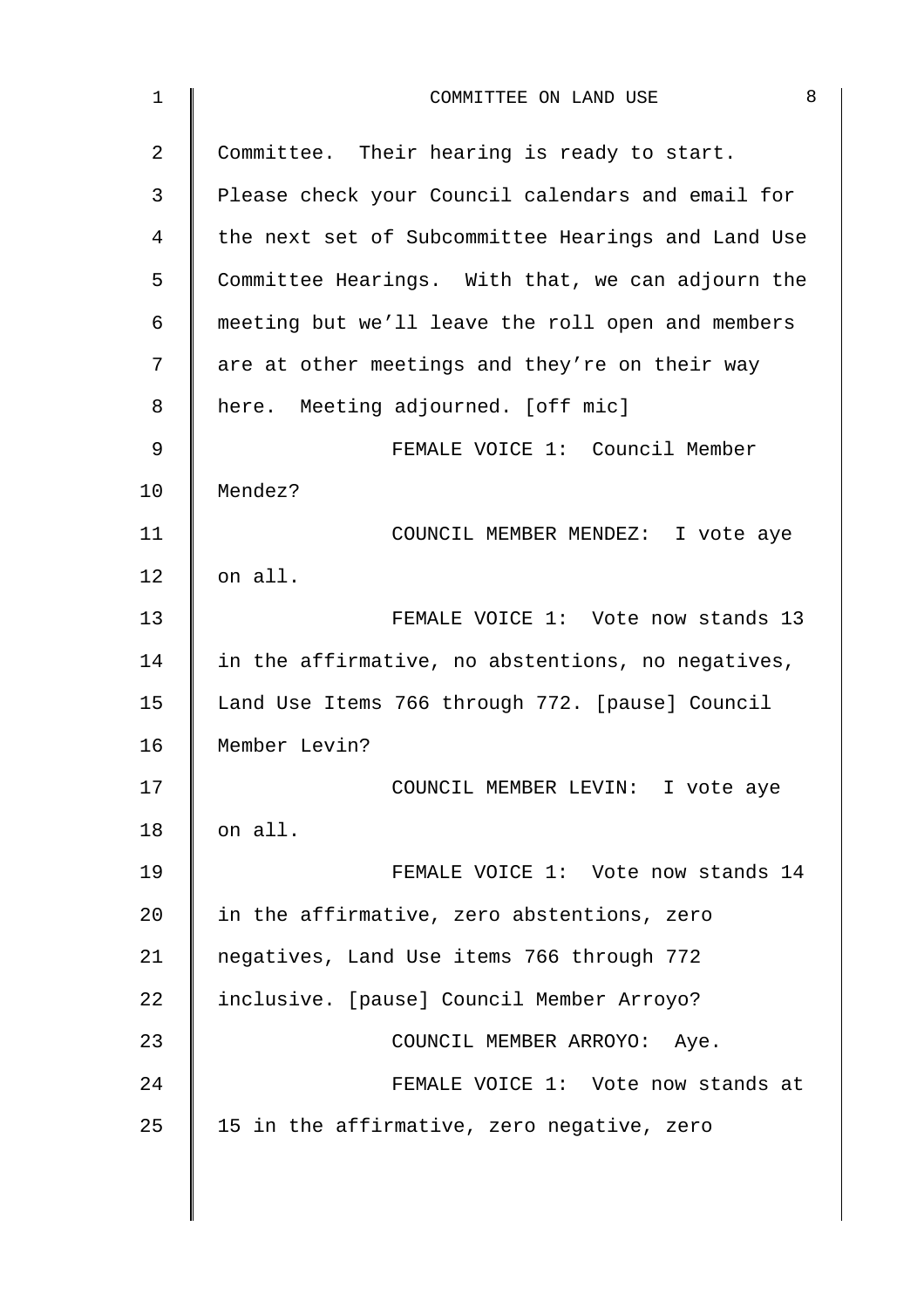| $1\,$          | 9<br>COMMITTEE ON LAND USE                      |
|----------------|-------------------------------------------------|
| $\overline{a}$ | abstentions. [pause] Council Member Jackson?    |
| 3              | COUNCIL MEMBER JACKSON: I vote aye              |
| 4              | on all.                                         |
| 5              | FEMALE VOICE 1: [pause] Vote now                |
| $\epsilon$     | stands 16 in the affirmative, zero abstentions, |
| 7              | zero negatives. [off mic]                       |
| 8              | MR. MARTIN: Council Member                      |
| $\mathsf 9$    | Williams?                                       |
| 10             | COUNCIL MEMBER WILLIAMS: Aye. [off              |
| 11             | mic] [pause]                                    |
| 12             | MR. MARTIN: Final vote on the                   |
| 13             | Committee on Land Use is now 17 in the          |
| 14             | affirmative, zero in the negative and no        |
| 15             | abstentions. Thank you.                         |
| 16             | MALE VOICE 1: This Land Use                     |
| 17             | Committee is hereby adjourned at 11:12 a.m.     |
|                |                                                 |
|                |                                                 |
|                |                                                 |
|                |                                                 |
|                |                                                 |
|                |                                                 |
|                |                                                 |
|                |                                                 |
|                |                                                 |
|                |                                                 |